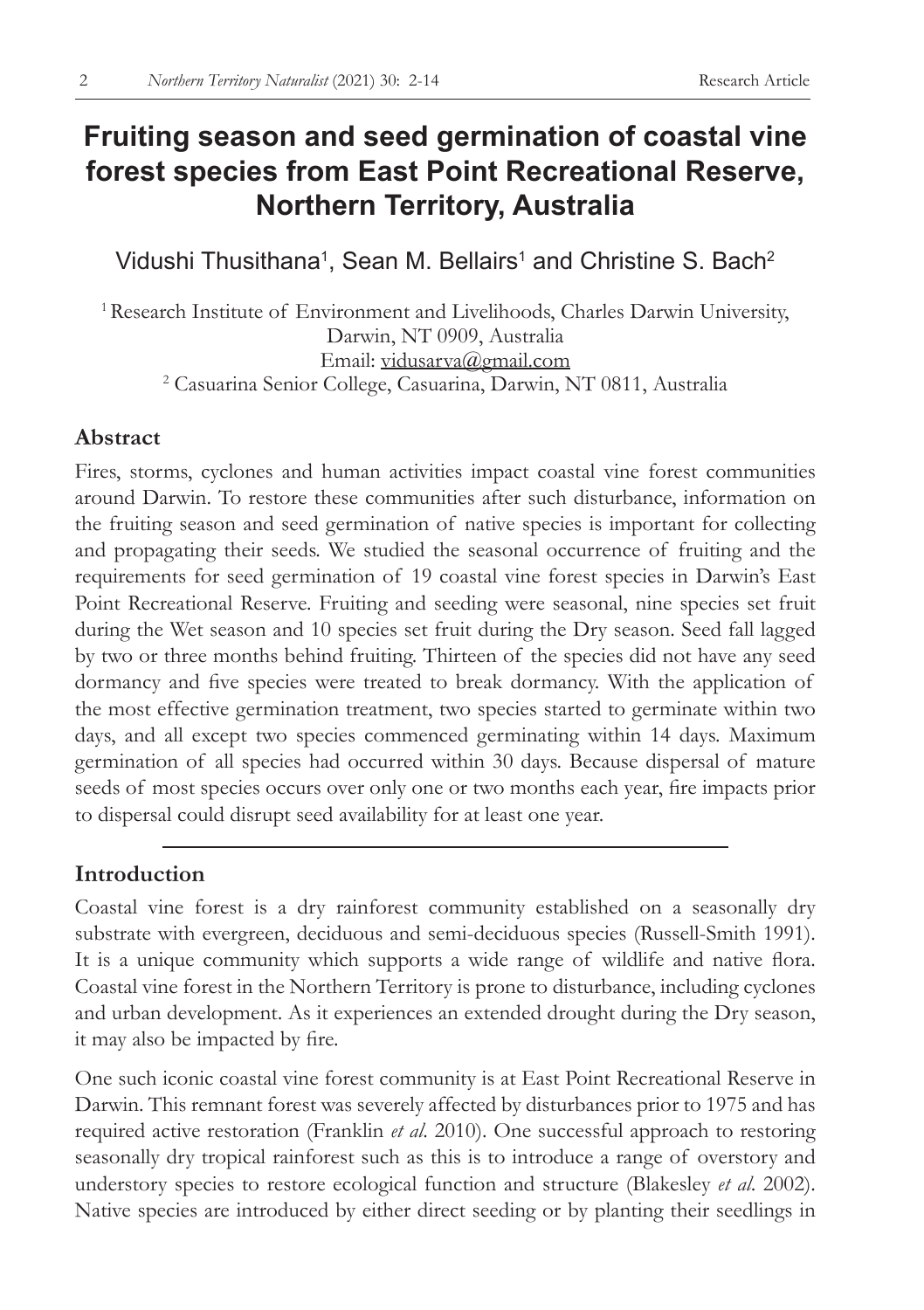revegetation trials (Doust *et al*. 2006). These species then promote the recruitment of additional floral diversity over time.

Knowledge of the fruiting season, seed germination and seed dormancy are important to collect seeds, propagate seedlings, and for nursery planning for revegetation activities (Baskin & Baskin 2014; Thusithana *et al*. 2018). A Wet-Dry seasonal climate results in fluctuations in rainforest fruiting and seed maturation (Cortés-Flores *et al*. 2019). Dry fruits, which have a woody and drier pericarp with small, low-water-content seeds are produced in the Dry season. By contrast, in the Wet season, fleshy fruits are produced. They have a higher moisture content as well as nutritive and fleshy pericarps to attract birds and mammals to disperse their seeds (Griz & Machado 2001; Vieira & Scariot 2006). Fruiting phenology and seed fall periods for dry rainforest coastal vine forest species are crucial because fruiting/seed fall is strongly seasonal, can occur infrequently, and its timing can vary between dry rainforest patches (Bach 2002). Therefore, site specific monitoring is crucial to record the exact fruiting season of species for seed collection.

Other factors affecting propagation of rainforest species from seeds include seed maturity, seed germination and dormancy. There are few studies for coastal rainforest species in Australia and most such information is from Queensland. Seed maturity is when the seed or fruit disconnects from the parental plant. At this stage, the seed has gained maximum dry weight, vigour and potential to germinate (Baskin & Baskin 2014). At immature stages, the seeds may fail to germinate, or lack vigour, or may be more prone to disease (Hay & Smith 2003). It is vital to collect mature (ripe) seeds for germination or to store them for future use (Baskin & Baskin 2014). Therefore, it is essential for the collector to determine when the seed is mature and to time the harvest accordingly (Schmidt 2000). Seed maturation is also seasonal. Dry fruits have seeds that generally mature in the late Dry season to be dispersed by air, gravity or ballistic explosion (Griz & Marchado 2001). Greater wind circulation occurs in the open canopy during the Dry season and this favours long distance dispersal of seeds by wind (Griz & Marchado 2001). For seeds that are dispersed by ballistic methods, the Dry season air dehydrates the pericarp causing the fruit to eject the seeds into the air (Griz & Marchado 2001). In contrast, most fleshy fruited seeds mature during the Wet season. Such seeds have higher moisture; therefore, they time their maturation during the Wet season to germinate soon after detachment from the parental plant.

For a seed to germinate, it must be viable, non-dormant and exposed to optimum environmental conditions such as light, moisture, temperature and oxygen (Baskin & Baskin 2014). Seed viability is the potential for a seed to germinate under those suitable environmental conditions. Many dry seasonal rainforest species lose viability due to desiccation during the Dry season drought (Khurana & Singh 2001). Viability is also affected by pre-dispersal predation of fruit, which causes physical damage to the seeds and affects the seed fill (Tiansawat *et al*. 2017). Viable seeds that fail to germinate in the presence of suitable moisture, temperature and light conditions are considered to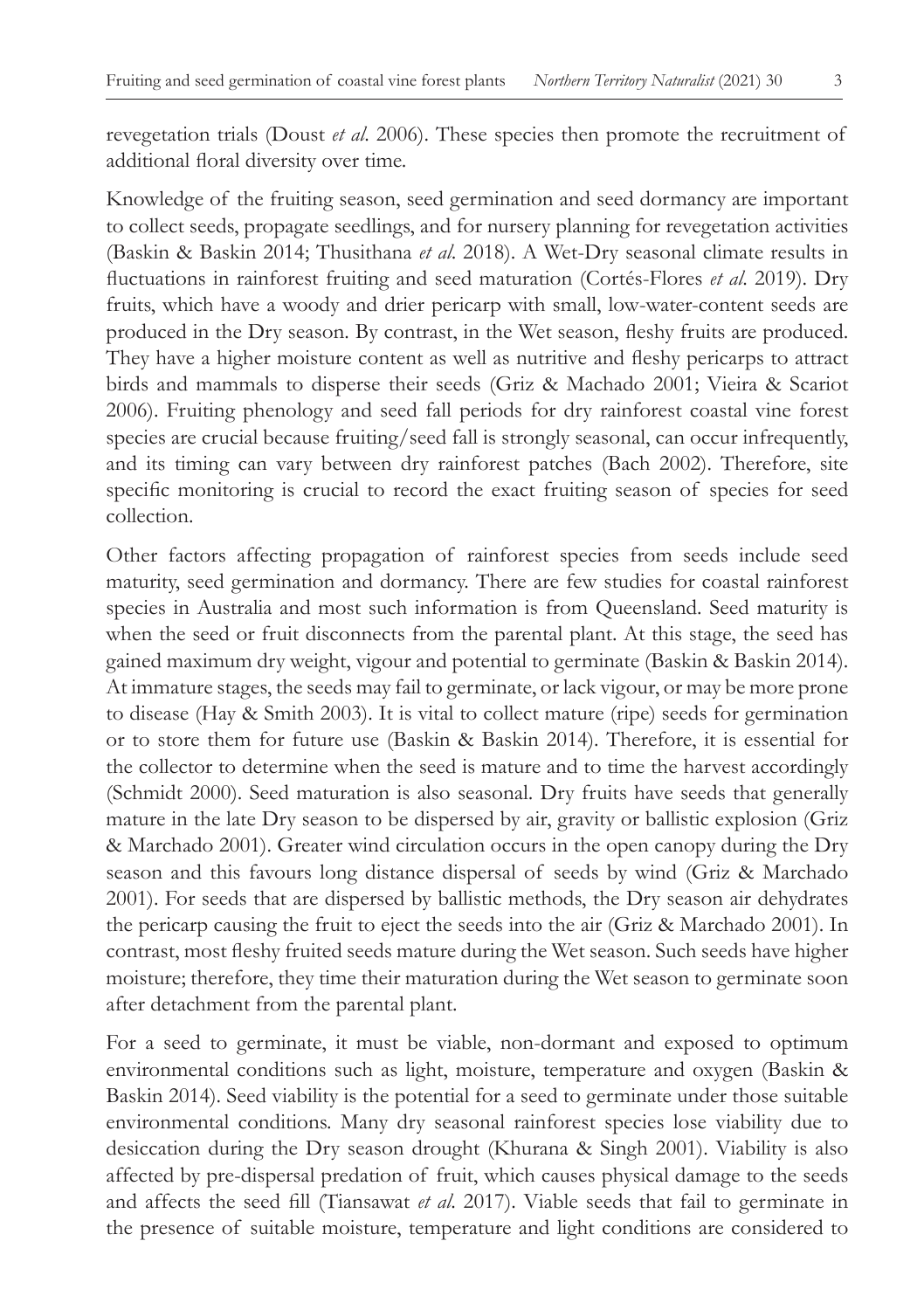be dormant (Baskin & Baskin 2014). Baskin & Baskin (2014) consider a seed lot is dormant if 50% or more of the viable seeds take more than one month to germinate. In a seasonally dry rainforest, a greater proportion of species produces dormant seeds when compared to an evergreen rainforest; Baskin & Baskin (2014) report that 66% of the 221 dry seasonal rainforest species have dormant seeds.

Dormancy is primarily found in species which disperse seeds in the Dry season. This prevents germination during the infrequent early Dry season rains, which are unfavourable for seedling establishment and survival (Khurana & Singh 2001). Seed coat dormancy and embryo dormancy are the two main types of dormancy possessed by rainforest species (Baskin & Baskin 2005). Seed coat dormancy may be due to an impermeable seed coat preventing water uptake or inhibitors present in the seed coat or fruit. Such seeds require either mechanical scarification, or hot water treatment, or chemical treatment to make the coat permeable. Embryo-related dormancy is due to the presence of inhibiting factors such as low levels of growth-promoting hormones in the embryo. This can be overcome by external application of gibberellic acid. Treating seeds to break dormancy leads to faster production time in the nursery, lowers nursery costs and gives greater control over seedling planting times. Information on the most suitable dormancy-breaking mechanisms for these coastal vine forest species are published in Thusithana *et al*. (2018), including the effects of individual dormancy-breaking treatments on cumulative germination and the days taken for the seeds to achieve the maximum germination after dormancy-breaking treatments are applied.

In this study, we investigated when fruiting and seed release occur in the coastal vine forest species present in the vine forest patch at East Point Recreational Reserve in Darwin. We also, for the first time, give an overall summary of germination characteristics of nondormant seeds and of dormant seeds that have been treated with the best dormancybreaking treatment, including the number of days until seeds started to germinate, and the number of days until germination ceased.

### **Materials and methods**

#### *Study site*

The study site was the coastal vine forest at East Point Recreational Reserve, approximately 6 km north of Darwin, Northern Territory. This reserve is situated on a peninsula that is dominated by monsoonal coastal vine forest. The topography is a flat, lateritic plateau to a maximum altitude of 11.2 m above sea level, which is well-drained, but there is no permanent natural water (Franklin *et al*. 2010).

East Point Recreational Reserve was subjected to several anthropogenic activities and natural events which caused extensive vegetation clearance from 1932–1963 (Franklin *et al*. 2010). Revegetation of the area was started by the Northern Territory Government in 1974, then Darwin City Council took over the management of forest rehabilitation in 1984. Currently, the Reserve supports 14 ha of remnant forest and differently aged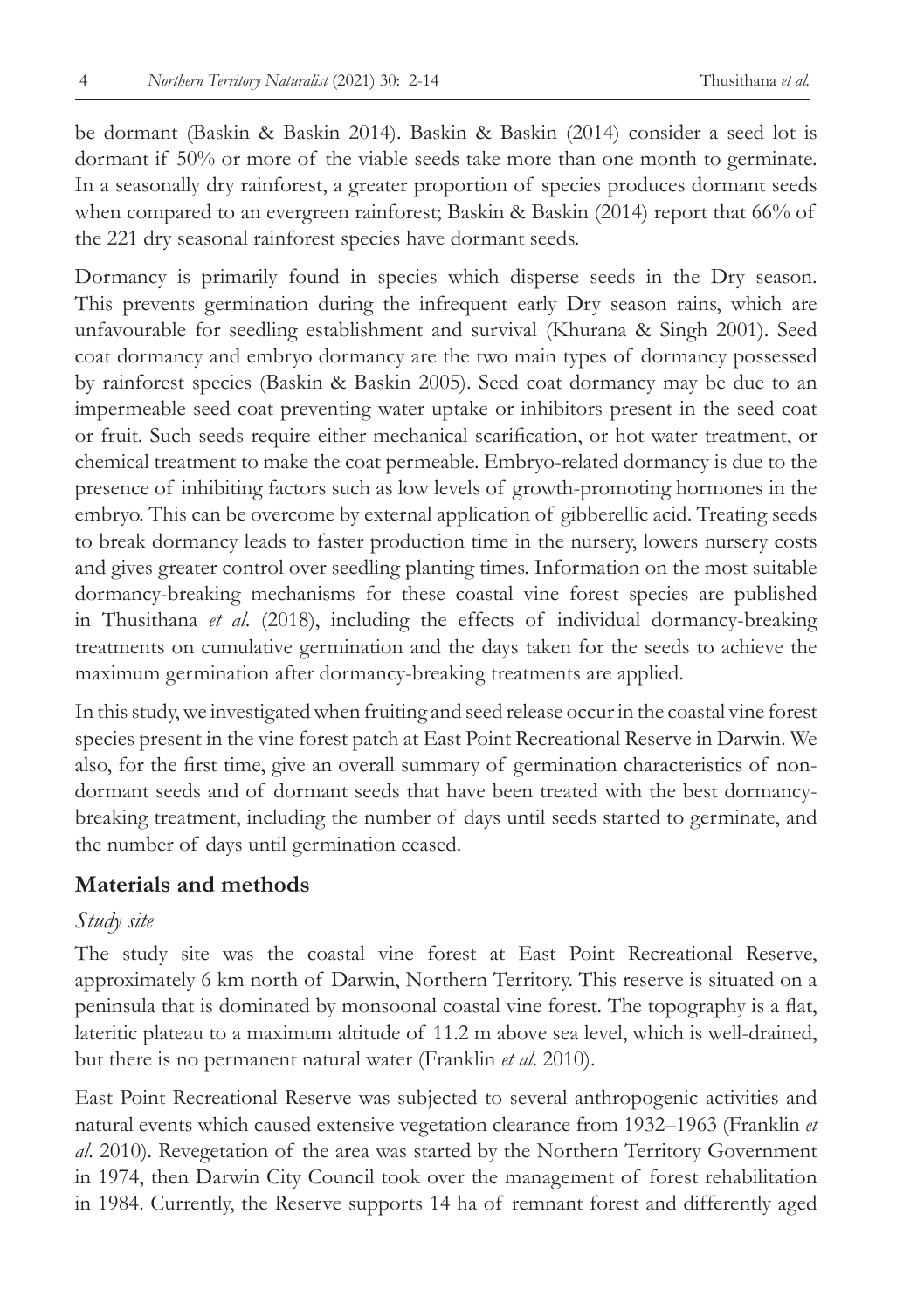patches of rehabilitated forest, dating from 1964–1970, 1974, 1985–1991, 1992–2002 and 2003–2016. The history of the site is described in Franklin *et al*. (2010).

#### *Fruiting phenology and morphology*

Twelve plots, each 20 m by 10 m in size, were established in the coastal vine forest in the East Point Recreational Reserve in May 2015. Flowering and fruiting phenology of 19 species (Table 1) were assessed by monthly visits to the plots from May 2015 to April 2017. The months were categorised into seasons such as early Wet, late Wet, early Dry and late Dry based on the rainfall pattern as described in Thusithana (2020). Fruiting patterns were related to these seasons.

| Common name and<br>species name              | Family         | Pioneer/climax, life form<br>and stratum | Fruit type      | No. seeds per<br>fruit |  |
|----------------------------------------------|----------------|------------------------------------------|-----------------|------------------------|--|
| <b>Pioneer species</b>                       |                |                                          |                 |                        |  |
| Crab Eve Vine<br>Abrus precatorius           | Fabaceae       | Pioneer<br>Vine                          | Follicle        | $10 - 14$              |  |
| Red Ash<br>Alphitonia excelsa                | Rhamnaceae     | Pioneer<br>Canopy tree                   | Drupe           | $4 - 5$                |  |
| Gambrion<br>Breynia cernua                   | Phyllanthaceae | Pioneer<br>Midstory shrub                | Berry           | $5 - 6$                |  |
| Kapok Tree<br>Bombax ceiba                   | Malvaceae      | Pioneer<br>Canopy tree                   | Capsule         | >40                    |  |
| Broad-winged Hop Bush<br>Dodonaea platyptera | Sapindaceae    | Pioneer<br>Midstory shrub                | Capsule         | $\mathbf{1}$           |  |
| Coral Tree<br>Erythrina variegata            | Fabaceae       | Pioneer<br>Midstory shrub                | Follicle        | $1 - 2$                |  |
| Cluster Fig<br>Ficus racemosa                | Moraceae       | Pioneer<br>Canopy tree                   | Syconium        | >100                   |  |
| Lime Berry<br>Micromelum minutum             | Rutaceae       | Pioneer<br>Understory shrub              | Berry           | $\mathbf{1}$           |  |
| Cheese Fruit<br>Morinda citrifolia           | Rubiaceae      | Pioneer<br>Midstory tree                 | Composite fruit | >40                    |  |
| Opilia amentacea                             | Opiliacae      | Pioneer<br>Vine                          | Berry           | $\mathbf{1}$           |  |
| Strychnine Tree<br>Strychnos lucida          | Loganiaceae    | Pioneer<br>Canopy/midstory tree          | Berry           | $2 - 4$                |  |
| Peanut Tree<br>Sterculia quadrifida          | Sterculiaceae  | Pioneer<br>Canopy tree                   | Follicle        | $5 - 6$                |  |
| Dediteh<br>Wrightia pubescens                | Apocynaceae    | Pioneer<br>Midstory shrub                | Follicle        | >100                   |  |
| Climax species                               |                |                                          |                 |                        |  |
| Archer Cherry<br>Aidia racemosa              | Rubiaceae      | Climax<br>Berry<br>Canopy tree           |                 | $3 - 5$                |  |
| Ebony<br>Diospyros calycantha                | Ebenaceae      | Climax<br>Canopy / midstory tree         | Berry           | $5 - 7$                |  |
| Australian Ebony<br>Diospyros compacta       | Ebenaceae      | Climax<br>Canopy/midstory tree           | Berry           | $4 - 6$                |  |
| Ebony<br>Diospyros rugosula                  | Ebenaceae      | Climax<br>Midstory shrub                 | Berry           | $4 - 6$                |  |
| Yellow Tulipwood<br>Drypetes deplanchei      | Putranjivaceae | Climax<br>Canopy/midstory tree           | Drupe           | $\mathbf{1}$           |  |
| Pink-fruited Berry<br>Glycosmis trifoliata   | Rutaceae       | Climax<br>Shrub                          | Berry           | $\mathbf{1}$           |  |

**Table 1.** Ecological attributes and the fruit type of the study species.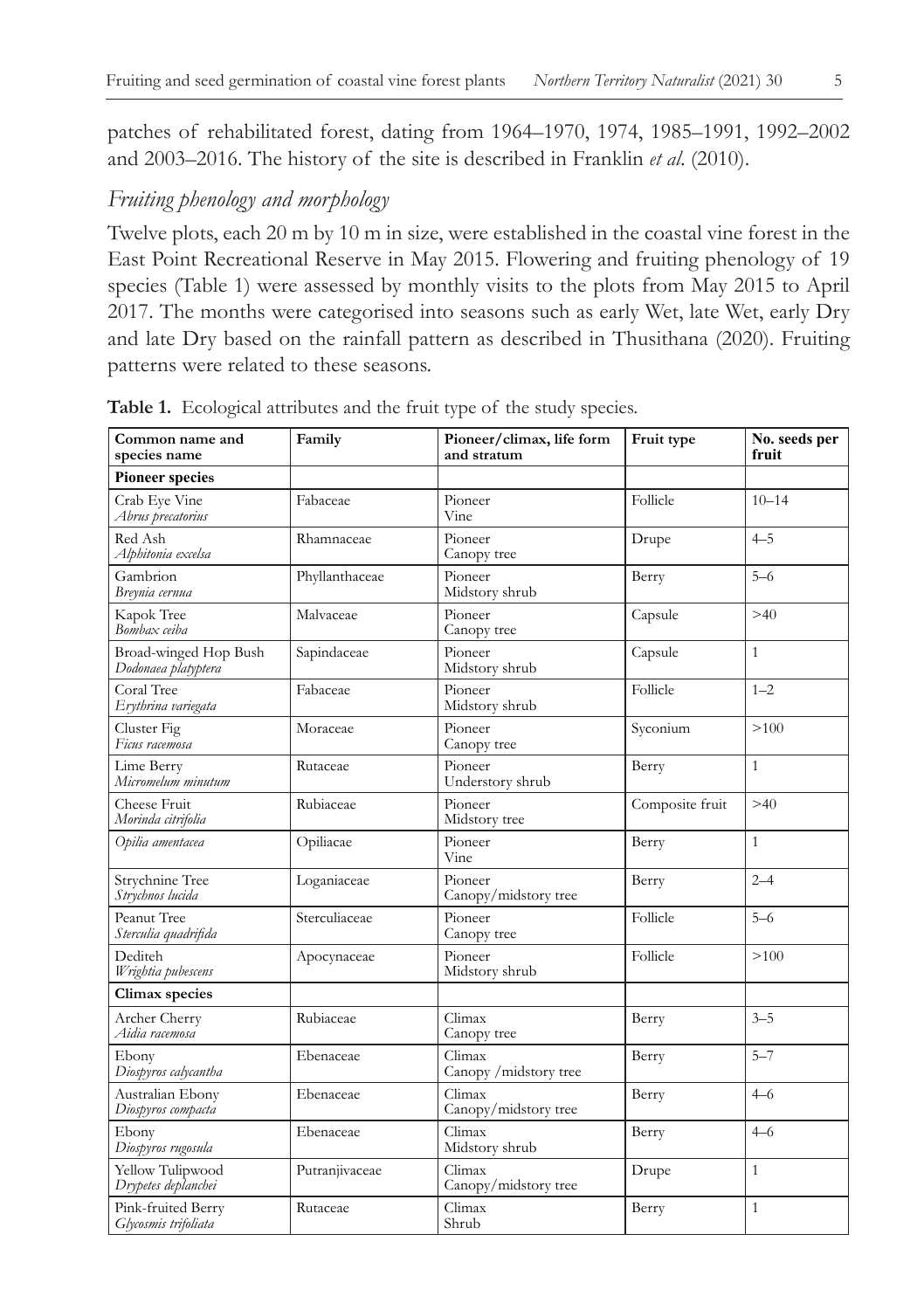Mature seeds/fruits of 19 native species were collected from at least 10 adult individuals per species randomly (Figures 1, 2) in May 2015. Fruit type and number of seeds per fruit were noted for each species. Seeds were collected when the fruits had reached dispersal maturity (Table 2). Dispersal maturity of the seeds was initially identified when fallen fruits were found around the maternal plants. Firmness of the fruit and colour of the pericarp were assessed. With maturity, the firmness of the fruit reduces with accumulation of more loosened pulp or dry mesocarp. The colour of the pericarp of many species turns from green to grey green, or brown, or into other bright colours when ripe (Schmidt 2007). Fruits were cut into halves to check the colour of the seed coat. With maturity, the colour of the seed coat typically turns from hyaline to brown and black. The seeds of dehiscent fruits were collected when the valves, scales and the margin of the pericarp started to break off.



**Figure 1.** Seeds of pioneer species. **a.** *Erythrina variegata,* **b.** *Strychnos lucida*, **c.** *Morinda citrifolia*, **d.** *Wrightia pubescens*, **e.** *Opilia amentacea*. **f.** *Alphitonia excelsa*, **g.** *Dodonaea platyptera*, **h.** *Breynia cernua*, **i.** *Ficus racemosa*, **j.** *Abrus precatorius*.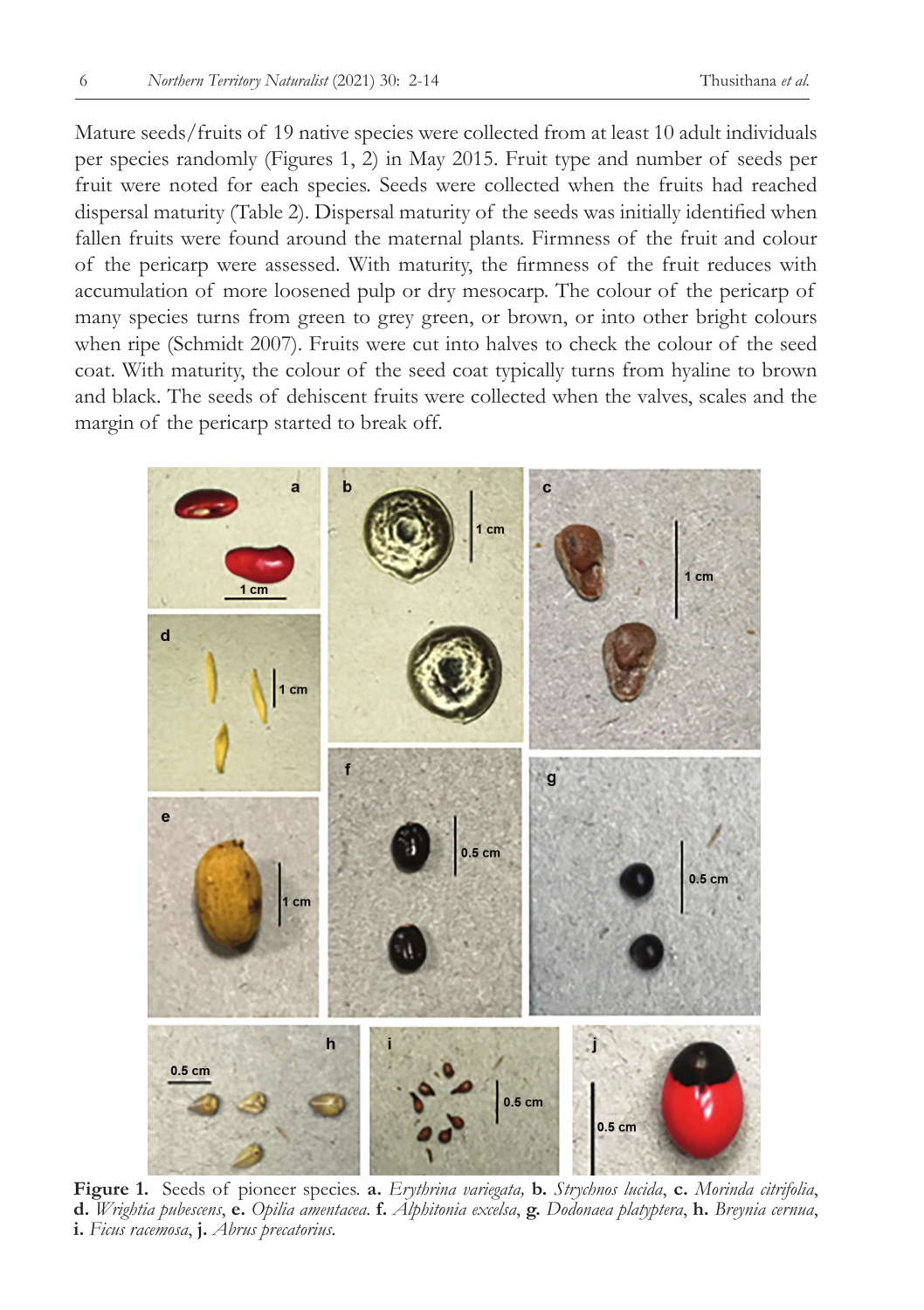

**Figure 2.** Seeds of climax species. **a.** *Diospyros calycantha,* **b.** *Drypetes deplanchei* (left)*, Diospyros rugosula* (right)*,* **c.** *Diospyros compacta,* **d.** *Aidia racemosa,* **e.** *Glycosmis trifoliata.*

During seed collection, either branches of small trees and shrubs were cut with secateurs or the fruits were hand-picked. For species that released seeds quickly, paper bags were tied around the branchlets before the branchlets were pruned. Seeds collected from different trees were bulked together for each species. Viability, germination, imbibition and the effectiveness of dormancy-breaking treatments were assessed within a week after seed collection (Thusithana *et al*. 2018).

## *Seed germination and seed dormancy*

Germination assessments were carried out for four replicates of 25 seeds per species. Seeds were germinated on moist filter paper in 9 cm diameter Petri-dishes in an incubator maintained at 30 °C, as this temperature is the average Wet season temperature recorded in the habitat. The number of days to initial germination and to maximum germination, following the most effective seed dormancy treatment (Thusithana *et al.* 2018), were recorded. The mean number of days for untreated seeds to germinate (including untreated dormant seeds) is included for comparison from Thusithana *et al.* (2018).

# *Viability test*

Three samples each with 25 seeds were subjected to the cut test. Seeds with milky, unfirm, mouldy, decayed, shrivelled or rancid-smelling embryos and seeds with a missing embryo were scored as inviable. Seeds with a white/green firm embryo were scored as viable.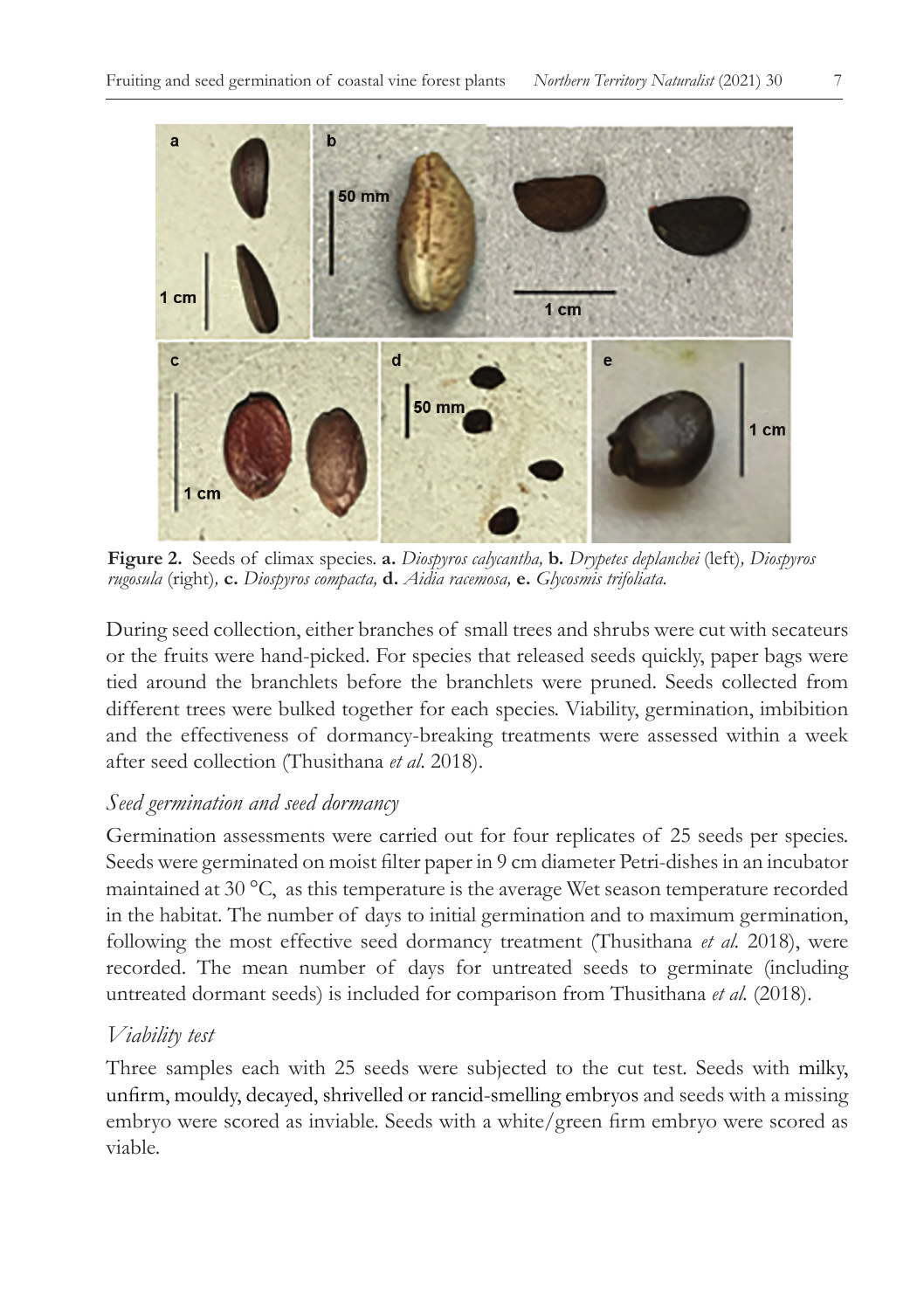## **Results**

Fruiting was seasonal and varied between species and between years (Table 2). For a particular species, fruit production occurred either in the Dry or in the Wet season, but never both. Nine species fruited in the Wet season and 10 fruited in the Dry season. For most of the Dry season fruiting species, fruiting peaked between August to October (late Dry season) and the species fruiting in the Wet season peaked during December to February (early Wet season). Most species only dispersed mature seeds within a single month but *Micromelum minutum* dispersed its seeds over a four month period. Fruit fall lagged by one to two months after the fruits were first observed on the tree. The exceptions were *Strychnos lucida* and *Wrightia pubescens*, for which fruit fall occurred five to six months after the fruits were first observed on the tree.

**Table 2.** Fruiting and fruit fall phenology of study species (May–July: early Dry; August – October: late Dry; November–January: early Wet: February–April: late Wet). Open symbols indicate fruits were observed on the tree and solid symbols indicate mature fruit; dispersing in Year 1 (May 2015–April 2016) ( $\Delta$ ) and Year 2 (May 2016–April 2017) ( $\square$ ).

| Species              | May | June             | July               | August                        | September             | October            | November | December         | January          | February           | March                         | April |
|----------------------|-----|------------------|--------------------|-------------------------------|-----------------------|--------------------|----------|------------------|------------------|--------------------|-------------------------------|-------|
| Pioneer species      |     |                  |                    |                               |                       |                    |          |                  |                  |                    |                               |       |
| Abrus precatorius    |     |                  |                    | $\triangle \Box$              | $\triangle$           | A                  |          |                  |                  |                    |                               |       |
| Alphitonia excelsa   |     |                  |                    | П                             |                       |                    |          |                  |                  |                    |                               |       |
| Bombax ceiba         |     |                  | Δ                  | $\triangle\Box$               |                       |                    |          |                  |                  |                    |                               |       |
| Breynia cernua       |     |                  |                    |                               |                       |                    |          |                  | Δ                | $\triangle \Box$   |                               |       |
| Dodonaea platyptera  |     | $\triangle \Box$ | $\triangle\square$ | $\blacktriangle \blacksquare$ |                       |                    |          |                  |                  |                    |                               |       |
| Erythrina variegata  |     |                  |                    | Δ                             | $\triangle\square$    | ▲■                 |          |                  |                  |                    |                               |       |
| Ficus racemosa       |     |                  |                    |                               |                       |                    |          | $\triangle \Box$ | $\triangle \Box$ |                    |                               |       |
| Micromelum minutum   |     |                  |                    | $\triangle \Box$              | $\triangle \Box$      | $\triangle \Box$   |          |                  |                  |                    |                               |       |
| Morinda citrifolia   |     |                  |                    |                               |                       |                    |          |                  | Δ                | $\triangle \Box$   | $\blacktriangle \blacksquare$ |       |
| Opilia amentacea     |     |                  |                    |                               |                       |                    |          | $\triangle \Box$ | ▲■               |                    |                               |       |
| Sterculia quadrifida |     |                  |                    | $\triangle \Box$              | $\triangle \Box$      |                    |          |                  |                  |                    |                               |       |
| Strychnos lucida     | П   | $\triangle \Box$ | $\triangle \Box$   | $\triangle\Gamma$             |                       |                    |          |                  |                  |                    | $\triangle\Box$               | Δ     |
| Wrightia pubescens   | П   | $\triangle \Box$ | $\triangle \Box$   |                               |                       |                    |          |                  |                  |                    | $\triangle\Box$               | Δ     |
| Climax species       |     |                  |                    |                               |                       |                    |          |                  |                  |                    |                               |       |
| Aidia racemosa       |     |                  |                    |                               |                       |                    |          | $\triangle$      | $\triangle \Box$ | $\triangle \Box$   |                               |       |
| Diospyros calycantha |     |                  | $\triangle \Box$   | $\triangle \Box$              | $\blacktriangle \Box$ | $\blacktriangle$ 1 |          |                  |                  |                    |                               |       |
| Diospyros compacta   |     |                  |                    |                               |                       |                    |          | Δ                | AI<br>٠          |                    |                               |       |
| Diospyros rugosula   | П   | ٠                |                    | ٠                             |                       |                    |          |                  |                  |                    | $\triangle \Box$              | Δ     |
| Drypetes deplanchei  |     |                  |                    |                               |                       |                    |          | $\triangle \Box$ | ▲■               | $\blacktriangle$ 1 |                               |       |
| Glycosmis trifoliata |     |                  |                    |                               |                       | $\triangle \Box$   |          |                  |                  |                    |                               |       |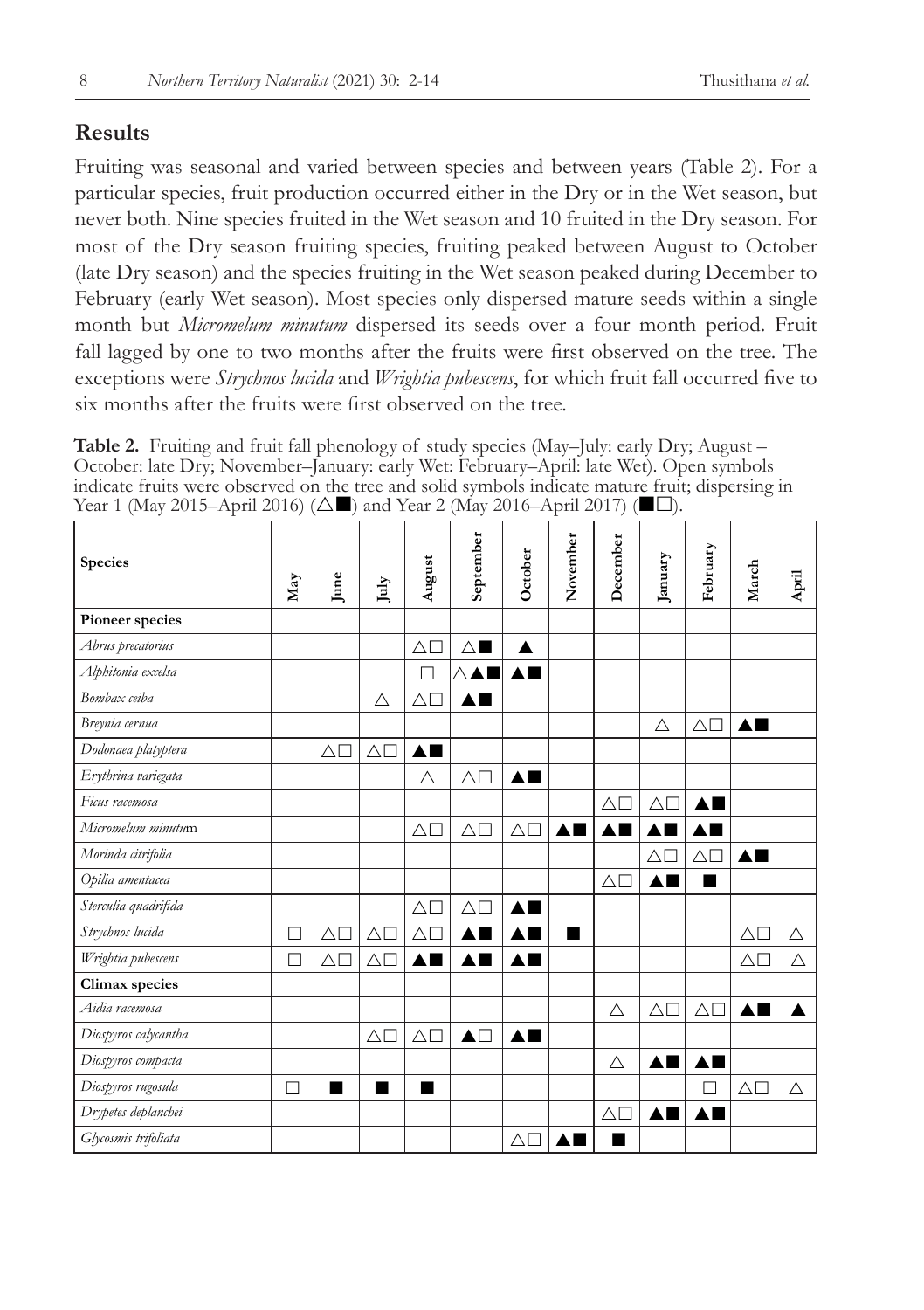Species which set fruit in the Wet season commonly had a fleshy pericarp (berry type). Dry season fruiting species had fruits that were drupes, follicles or capsules (Table 1). The berry was the most common fruit type recorded among the 19 species. Six species had a single-seeded fruit while *Ficus racemosa*, *Wrightia pubescens* and *Morinda citrifolia* had more than 100 seeds per fruit. The number of seeds per fruit found in the remaining species varied between 5 and 25 (Table 2).

All of the studied species had 100% seed fill except for *Micromelum minutum* and *Diospyros rugosula*, which had 96% and 97% viability, respectively.

**Table 3.** Seed germination characteristics for coastal vine forest species following optimum germination and seed dormancy treatments identified in Thusithana *et al*. (2018). MGL, mean germination length of seeds to achieve the maximum germination % without any treatment for comparison to optimally treated seeds;  $G%$ , maximum cumulative germination % of nontreated and treated seeds; First G, days until first germination of non-treated and treated seeds; Max. G (days); days taken for seeds with optimal treatment to achieve the maximum cumulative germination %.  $\pm$  is standard error mean. Viability (%): seeds that had a firm white embryo for cut test. HW = hot water;  $GA_3$  = gibberellic acid. Max. G % information for all species, and MGL data, are from Thusithana *et al*. (2018).

| Species name         | MGL<br>(days) | Viability<br>$(\%)$ | Optimum<br>treatment                           | G<br>$(\%)$     | First G<br>(days) | Max. G<br>(days) |
|----------------------|---------------|---------------------|------------------------------------------------|-----------------|-------------------|------------------|
| Abrus precatorius    | $14 \pm 3$    | $100.0 \pm 0.0$     | HW 95°C<br>for 5 min.                          | $100.0 \pm 0.0$ | 3                 | 26               |
| Alphitonia excelsa   | >30           | $100.0 \pm 0.0$     | HW $88-92^{\circ}$ C for<br>$5$ min.           | $93.6 \pm 4.1$  | $\overline{4}$    | 19               |
| Bombax ceiba         | $12 + 2$      | $100.0 \pm 0.0$     | Nil                                            | $92.0 \pm 3.4$  | $\overline{2}$    | 18               |
| Breynia cernua       | $15 \pm 0$    | $100.0 \pm 0.0$     | Nil                                            | $85.6 \pm 5.2$  | 12                | 20               |
| Dodonaea platyptera  | >30           | $100.0 \pm 0.0$     | HW 88-92°C for<br>$1$ min.                     | $93.7 \pm 3.9$  | 6                 | 20               |
| Erythrina variegata  | $13 \pm 1$    | $100.0 \pm 0.0$     | Nil                                            | $94.4 \pm 2.7$  | 7                 | 22               |
| Ficus racemosa       | $12 \pm 1$    | $100.0 \pm 0.0$     | Nil                                            | $81.6 \pm 5.3$  | 11                | 15               |
| Micromelum minutum   | $6\pm0$       | $96.0 \pm 2.3$      | Nil                                            | $100.0 \pm 0.0$ | 3                 | 10               |
| Morinda citrifolia   | >30           | $100.0 \pm 0.0$     | Scarification<br>$+1000$ ppm $GA$ <sub>3</sub> | $56.8 + 4.2$    | 21                | 28               |
| Opilia amentacea     | $9 \pm 1$     | $100.0 \pm 0.0$     | Nil                                            | $70.4 \pm 3.7$  | 5                 | 20               |
| Sterculia quadrifida | $7 \pm 0$     | $100.0 \pm 0.0$     | Nil                                            | $96.0 \pm 1.3$  | 5                 | 11               |
| Strychnos lucida     | $17 \pm 0$    | $100.0 \pm 0.0$     | Nil                                            | $99.2 \pm 0.2$  | 12                | 20               |
| Wrightia pubescens   | $8 \pm 1$     | $100.0 \pm 0.0$     | Nil                                            | $94.4 \pm 2.0$  | $\overline{2}$    | 14               |
| Diospyros calycantha | $14 \pm 1$    | $100.0 \pm 0.0$     | Nil                                            | $96.8 \pm 3.2$  | 9                 | 28               |
| Diospyros compacta   | $10 \pm 1$    | $100.0 \pm 0.0$     | Nil                                            | $96.0 \pm 3.1$  | 6                 | 16               |
| Diospyros rugosula   | $20 \pm 1$    | $97.3 \pm 2.7$      | Nil                                            | $55.2 \pm 6.4$  | 17                | 29               |
| Drypetes deplanchei  | >30           | $100.0 \pm 0.0$     | Scarification<br>$+1000$ ppm $GA$ <sub>3</sub> | $79.2 \pm 4.6$  | 7                 | 20               |
| Glycosmis trifoliata | $3 \pm 0$     | $100.0 \pm 0.0$     | Nil                                            | $92.0 \pm 2.3$  | $\overline{4}$    | $\overline{4}$   |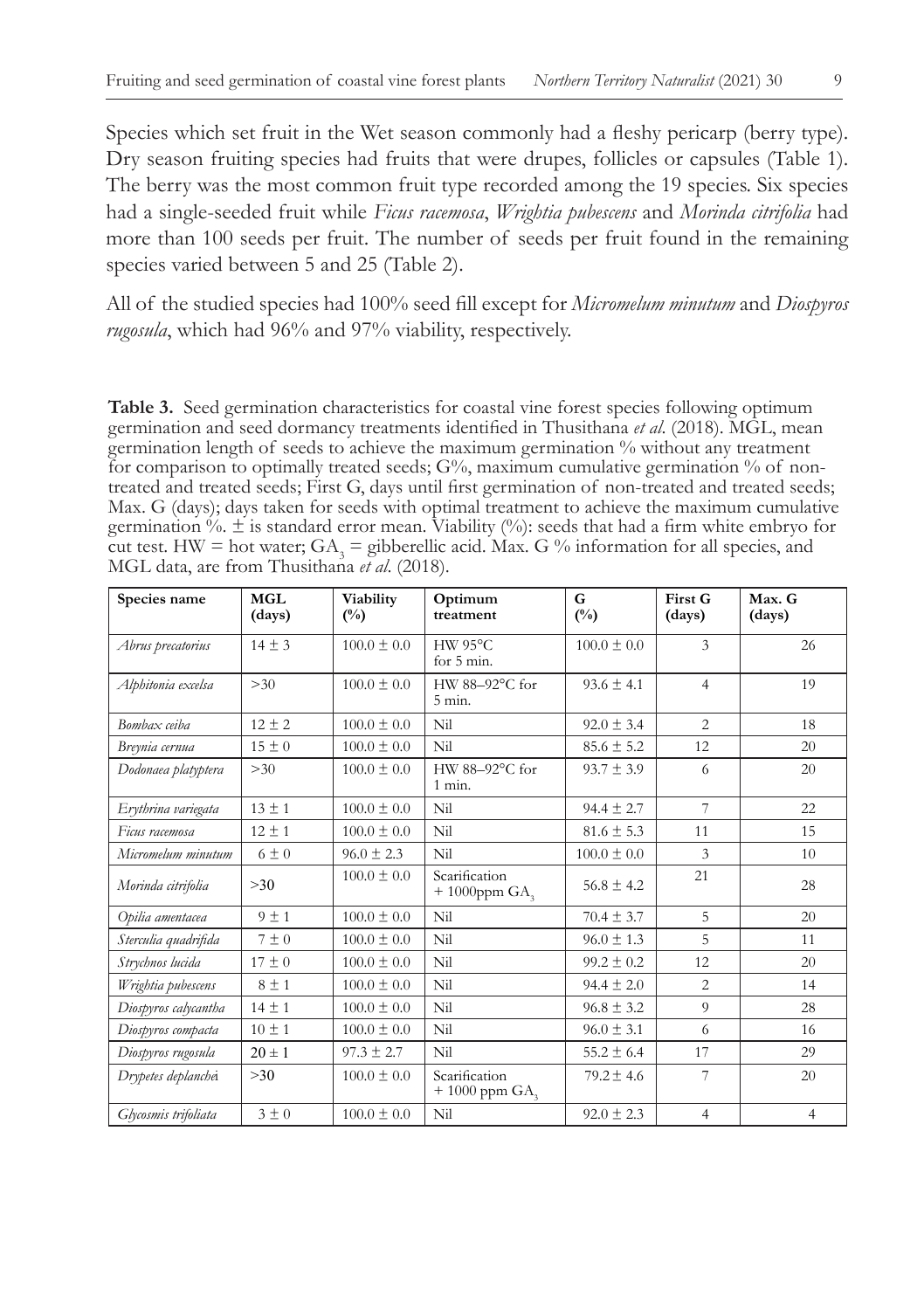Most species with non-dormant seeds had their seeds start to germinate within a week of incubation (Table 3). The exceptions were *Strychnos lucida*, *Breynia cernua* and *Diospyros rugosula*, which took 12–19 days for the first seed to germinate. Most species were not dormant, and all species completed germination within 29 days if treated appropriately.

## **Discussion**

#### *Fruiting phenology and fruit or seed collection*

Fruiting of individual species was limited to a particular season and was often only for a short duration. Such seasonality in fruiting was also reported in the seasonally dry rainforest patch at Gunn Point, Shoal Bay, Northern Territory, by Bach (2002) and Franklin & Bach (2005). Similarly, in seasonally dry rainforest in Panama, Sautu *et al*. (2006) reported that seeds of 32, 29, and 33 species were dispersed during the Dry (January–March), early rainy (April–July), and late rainy (August–December) seasons, respectively. However, that study reported that most species fruited over more than two months, with some species fruiting for seven months, and one species for 11 months. In our study four of the six climax species dispersed seeds in the Wet season, whereas eight of the 13 pioneer species dispersed seeds in the Dry season. The pioneer tree species tended to disperse seeds at the end of the Dry season but the timing was variable for shrubs. As reported by Franklin and Bach (2005), although individual species had short intervals of seed and fruit dispersal, across all the species there was some seed dispersal in every month (except for May in our study).

Fires can have a substantial impact on fruit production, and a fire impacting a remnant forest is likely to affect fruits of some species no matter what time of the year it occurs. For each species there is a brief period each year when fruits are shed. This means that a fire impact would likely affect the availability of mature fruit for at least 12 months. While there are direct impacts on fruit if a fire occurs when they are maturing, early season fires can impact ovule success through affecting pollination and by damaging developing flowers, even if destruction of foliage and branches does not occur (Setterfield 1997).

Phenological data on fruiting and seed shed are important when planning for revegetation of disturbed dry rainforest communities. The phenological data can be used to produce monthly prognoses for species and help to plan seed collection, plan seedling stock production and evaluate the availability of seedlings before the revegetation trials. This will assist in ensuring that species are not absent from plantings due to lack of seeds.

Different types of fruit were observed in the study species. Dry season fruiting species produced follicles, pods and capsules, while the fruits of Wet season fruiting species were berries and drupes. Information on the type of fruit is crucial for efficiently collecting seeds. Species which bear capsules, pods, follicles and cones open or split on maturity, allowing the seeds to be shed by wind or gravity. The exact time of seed release is hard to predict. Bagging the seed heads with a breathable lightweight fabric (Murphy & Dalton 1996) will capture the seeds as soon as they are shed. One difficulty is that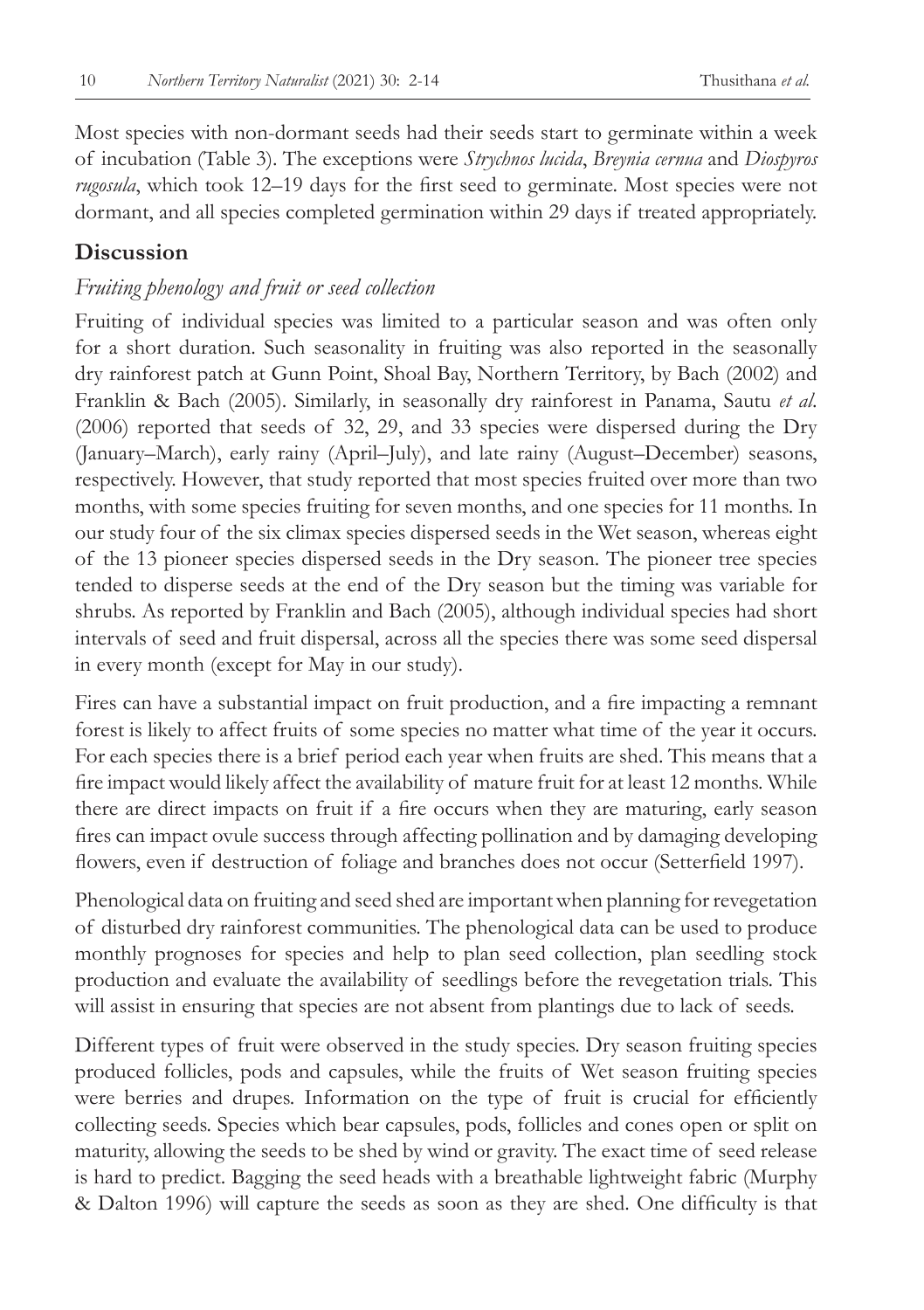most local rainforest species are zoochorous (i.e. they have spores or seeds dispersed by animals) (Bach & Price 2005; Franklin & Bach 2006) and their fleshy and bright coloured fruits are likely to be eaten by birds, insects or other animals at the time of maturity. This results in physical damage to, and loss of, seeds while attached to the parental plant. Therefore, having nets around the branches before the fruits reach maturity assists in conserving fruits and viable seeds for collection.

Seed viability varies considerably between rainforest species and is commonly affected by pathogen attack/disease, predation, environmental variability, and by genetics (Khurana & Singh 2001). Seedling production is most efficient if seeds are of high viability as lower viability seed lots require collecting and sowing of more fruits and seeds to get sufficient seedlings. Seed viability can be assessed by determining the seed fill and by tetrazolium tests. Assessing seed fill is an important first indication of seed quality (Bellairs & Caswell 2016), and seed fill can be tested during the time of seed collection by pressing the seeds or cutting open the seed and checking for the presence of an embryo. If plants at a particular site have poor seed fill then the collection can be shifted to another site where seed fill is high. However, seeds can be filled with an intact embryo but not be viable. Tetrazolium testing detects whether filled seeds are metabolically active by staining living tissue red. As it requires at least two days, laboratory facilities and expertise, it is generally only carried out in commercial seed test laboratories. For these particular seed lots in this study, seed fill was greater than 96% (Thusithana *et al*. 2018), except for *Aidia racemosa*, which had 0% seed fill. Viability as assessed with tetrazolium and reported in Thusithana *et al*. (2018) was lower, but they found that most species had greater than 77% viability when assessed with tetrazolium, except *Diospyros rugosula* (52.0  $\pm$  0.1%) and *Aidia racemosa* (0.0  $\pm$  0.0%). Therefore testing seed fill by observation in the field would give a reasonable indication of the proportion of viable seeds for these species.

#### *Seed treatment and germination*

Some tropical seasonally dry rainforest species produce dormant seeds and Thusithana *et al*. (2018) determined that five of the species they studied had less than 10% germination if untreated, due to seed dormancy. The seeds of non-dormant species, and also of dormant species if the seeds were treated, commenced germination within two weeks (except *Morinda citrifolia*). Rapidly germinating seeds are more likely to escape seed death than slowly germinating seeds upon sowing because they escape seed predation by developing into saplings quickly (Kindt *et al*. 2006; Beckstead *et al*. 2007). We would agree with Farley *et al*. (2013) in not recommending the treatment of all dormant seeds, as retaining some dormant seeds gives a chance of success in the long term if adverse environmental conditions occur after the seeds are sown.

Most species in our trials did not require seed pre-treatment but if the five species with dormant seeds had the seeds treated, then germination was completed within 29 days. A hot water treatment improved the germination of *Abrus precatorius*, *Alphitonia excelsa*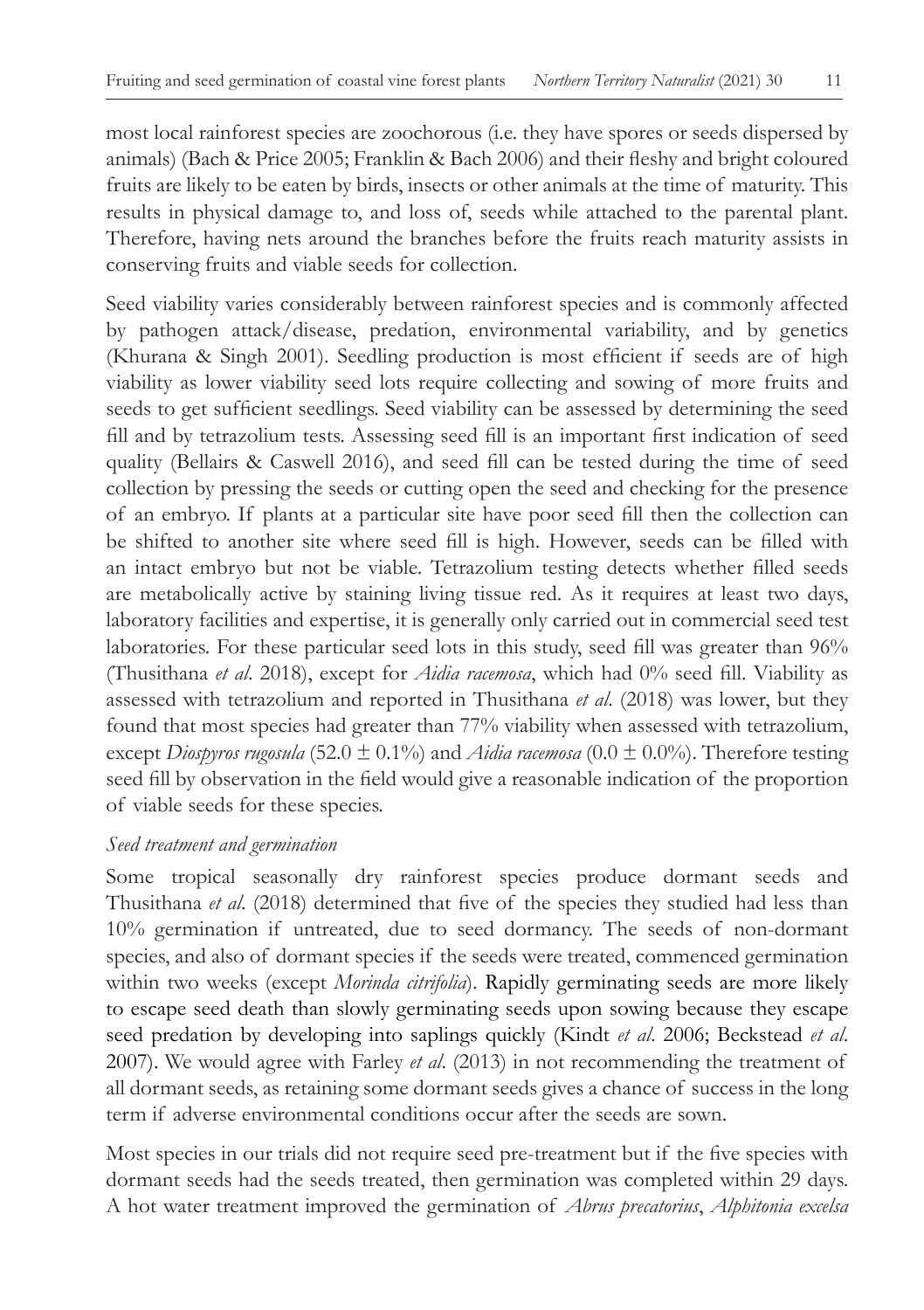and *Dodonaea platyptera* (Thusithana *et al*.. 2018). Other studies also have shown that germination of *Alphitonia petrei* and of *Dodonaea petiolaris* was improved after hot water treatment (Turner *et al*. 2005, Turner *et al*. 2009, respectively). Seeds of *Abrus precatorius* have a thicker seed coat and require a higher temperature (95°C) to break dormancy. Two other species had dormant seeds that required treatment. *Morinda citrifolia* and *Drypetes deplanchei* had the seeds manually scarified and incubated in 1000 ppm gibberellic acid. Either mechanical scarification alone or together with gibberellic acid treatment is effective for *Drypetes deplanchei* and *Morinda citrifolia* but the combination of scarification with gibberellic acid gives highest germination (Thusithana *et al*. 2018). This is a typical response for species with physiological dormancy. Scarification abrades the seed coat, improving oxygen uptake into the seed, enhancing development of the embryo, and thus permitting the embryo to protrude from the seed coat (Côme & Tissaoui 1973). Although scarification improves the germination of seeds, it has drawbacks in large scale application. Intense tumbling of seeds within an abrasive medium can damage the embryo. Therefore, protocols need to balance sufficient scarification to promote germination without causing loss of seed viability due to damage. Application of gibberellic acid improves cell elongation in the embryo and enables the embryo to protrude from the seed coat (Baskin & Baskin 2014).

These species with dormant seeds that have germination promoted by hot water and scarification treatments, could also have germination enhanced by mild fires. Firestimulated species, such as Black Wattle (*Acacia auriculiformis*) and White Siris (*Albizia lebbeck*)*,* are even more abundant in the standing vegetation and seed rain of revegetation patches at East Point than in the remnant forest (Thusithana 2020). Fire could stimulate germination of these species, increase their seedling recruitment and tend to cause divergence in the species composition from that of the remnant forest.

# **Conclusion**

Introducing native dry rainforest species into suitable degraded habitat contributes considerably to local biodiversity and maintains the structural integrity of degraded/ degrading patches. When small patches are impacted by fire, regional disturbance and urban development might limit natural dispersal of fruits and seeds. Therefore, seeds need to be actively sought to aid revegetation. However, a challenge for seed collection is that mature seeds are only dispersed during particular, often short, periods of the year. Current rehabilitation activities are often limited by seed availability. To maximise the likelihood of seed collection of a diverse range of species, it is necessary to understand the variation in fruiting phenology of the species and to be prepared to collect the seeds or fruits in the short window when they are available. To broaden the range of native species that are able to be introduced in the revegetation works, it is vital to understand their fruiting phenology, treat seeds appropriately, and be able to time germination to suit seedling propagation activities.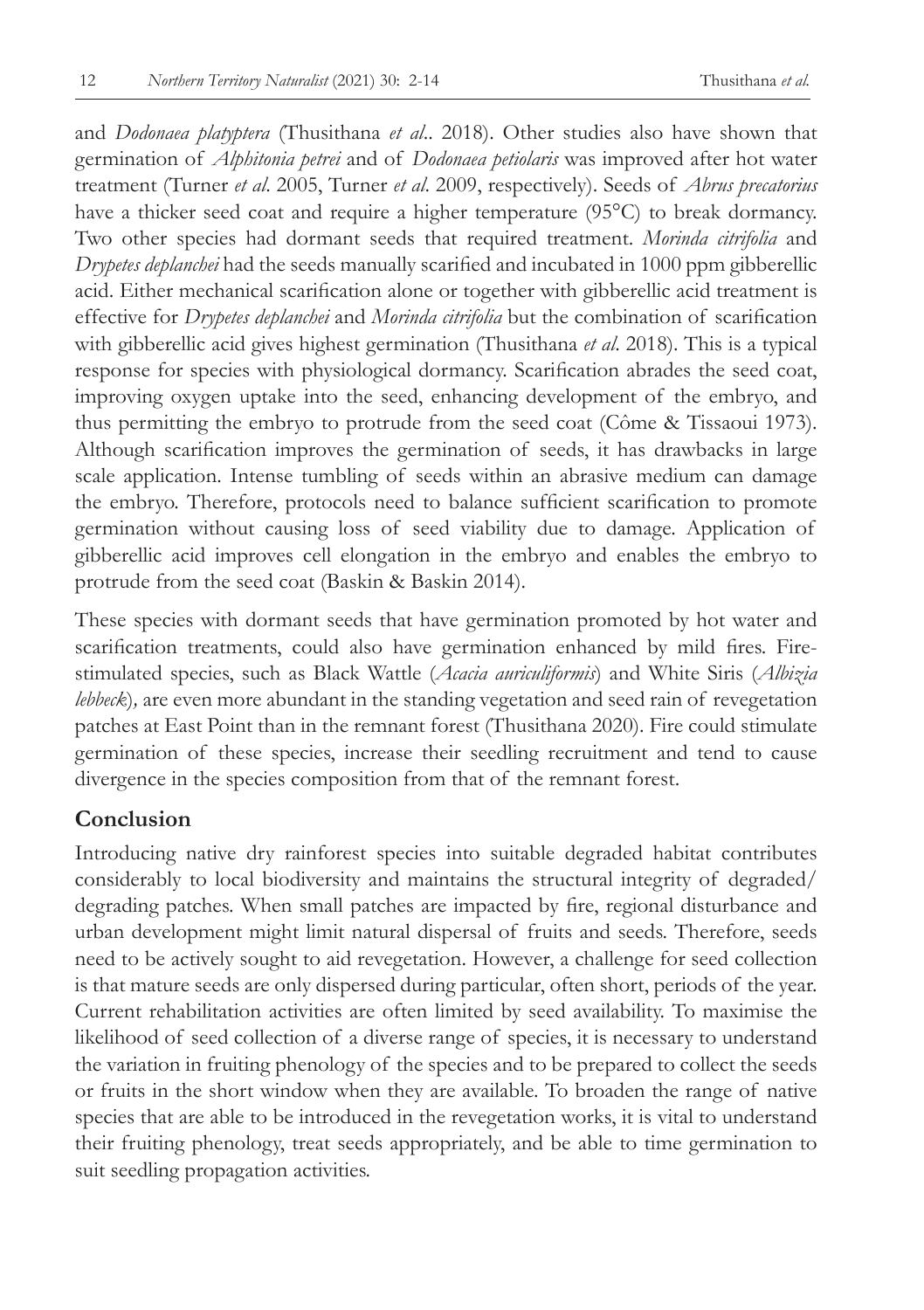#### **Acknowledgements**

Permission was obtained from Darwin City Council for seed collection at East Point Recreational Reserve. Technical assistance was provided by Charles Darwin University student Emma Barret with seed collection and laboratory work. Thusithana Navaratnam helped with seed collection. Don Franklin, Greg Leach and Dave Liddle are thanked for their insightful contributions as reviewers.

## **References**

- Bach C.S. (2002) Phenological patterns in monsoon rainforest in the Northern Territory, Australia. *Austral Ecology* 27, 477–489.
- Bach C.S. and Price O. (2005) Fruit resources, frugivore movements and landscape scale conservation in monsoon rainforests of northern Australia. In: *Old Ways, New Ways; Wildlife Management in Northern Australia.* (eds Gorman J., Petheram L. and Vigilante T.), pp. 94–107. Charles Darwin University Press, Darwin.
- Baskin C.C. and Baskin J.M. (2005) Seed dormancy in trees of climax tropical vegetation types. *Tropical Ecology* 46, 17–28.
- Baskin C.C. and Baskin J.M. (2014) *Seeds: Ecology, Biogeography, and Evolution of Dormancy and Germination*. Academic Press, San Diego, California.
- Beckstead J., Meyer S.E., Molder C.J. and Smith C. (2007) A race for survival: can *Bromus tectorum* seeds escape *Pyrenophora semeniperda*-caused mortality by germinating quickly? *Annals of Botany* 99, 907–914.
- Bellairs S.M. and Caswell M.J. (2016) Seed viability of native grasses is important when revegetating native wildlife habitat. *Northern Territory Naturalist* 27, 36–46
- Blakesley D., Elliott S., Kuarak C., Navakitbumrung P., Zangkum S. and Anusarnsunthorn V. (2002) Propagating framework tree species to restore seasonally dry tropical forest: implications of seasonal seed dispersal and dormancy. *Forest Ecology and Management* 164, 31–38.
- Côme D. and Tissaoui T. (1973) Interrelated effects of imbibition, temperature and oxygen on seed germination. In: *Seed Ecology* (ed. Heydecker W.), pp 157–168. Butterworths, London.
- Doust S.J., Erskine P.D. and Lamb D. (2006) Direct seeding to restore rainforest species: Microsite effects on the early establishment and growth of rainforest tree seedlings on degraded land in the wet tropics of Australia. *Forest Ecology and Management* 234, 333–343.
- Farley G.J., Bellairs S.M. and Adkins S.W. (2013) Germination of selected Australian native grass species, with potential for minesite rehabilitation. *Australian Journal of Botany* 61, 283–290.
- Franklin D.C. and Bach, C.S. (2006) Assessing intraspecific phenological synchrony in zoochorous trees from the monsoon forests of northern Australia. *Journal of Tropical Ecology* 22, 419–429.
- Franklin D.C., Matthews R. and Lawes M.J. (2010) History of the East Point monsoon forest. *Northern Territory Naturalist* 22, 2–16.
- Hay F.R. and Smith R.D. (2003) Seed maturity: when to collect seeds of wild plants. In: *Seed Conservation: Turning Science into Practice*. (eds Smith R.D., Dickie J.B., Linington S.H., Pritchard H.W. and Probert R.J.), pp. 97–133. The Royal Botanic Gardens, Kew, London.
- Kindt R., Lillesø J., Mbora A., Muriuki J., Wambugu C., Frost W., Beniest J., Aithal A., Awimbo J. and Rao S. (2006) *Tree Seeds for Farmers: A Toolkit and Reference Source*. World Agroforestry Centre, Nairobi, Kenya.
- Khurana E. and Singh J.S. (2001) Ecology of seed and seedling growth for conservation and restoration of tropical dry forest: a review. *Environmental Conservation* 28, 39–52.